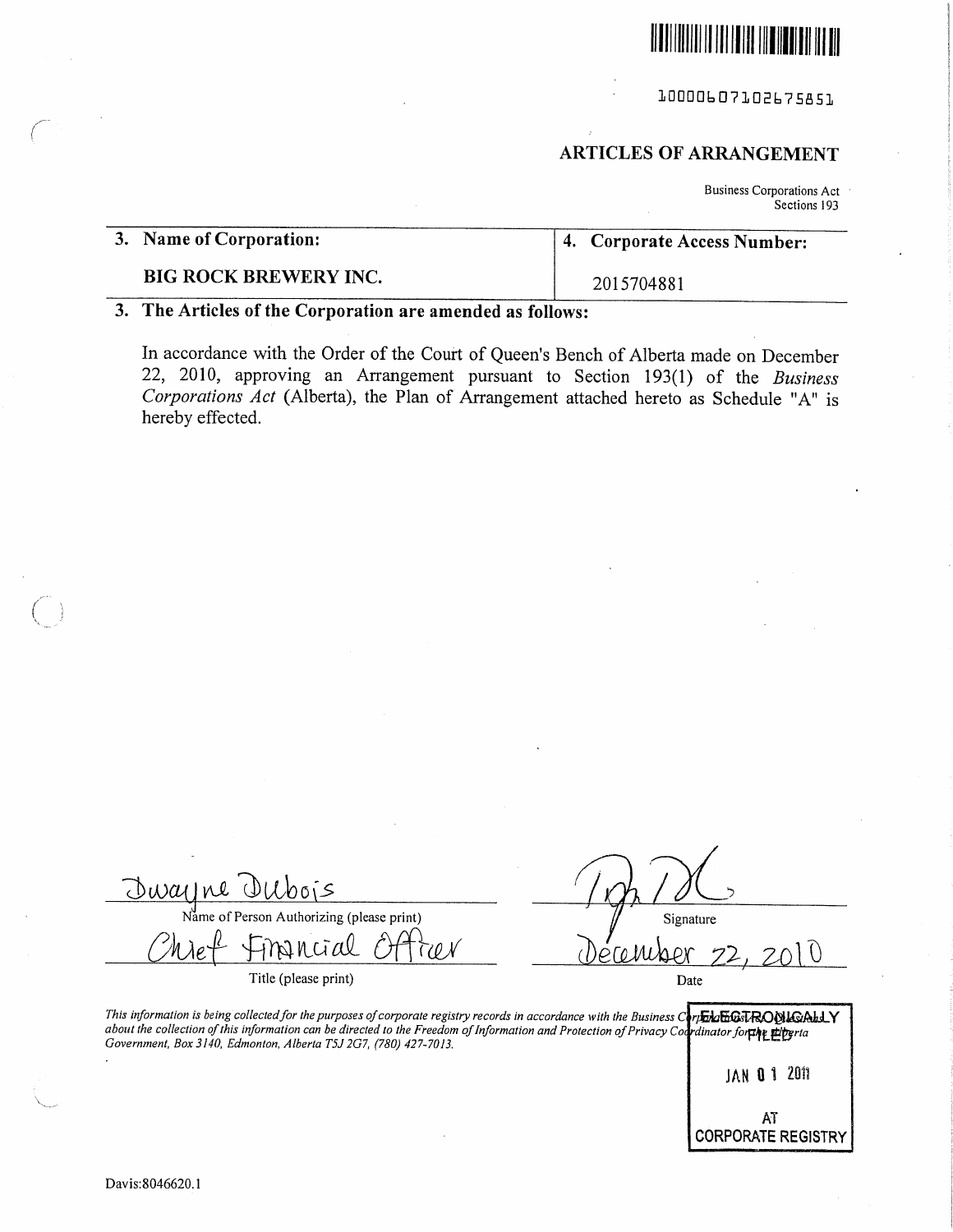## Schedule A

# PLAN OF ARRANGEMENT UNDER SECTION 193 <sup>O</sup>F THE BUSINESS CORPORATIONS ACT (ALBERTA)

Davis:8046620.1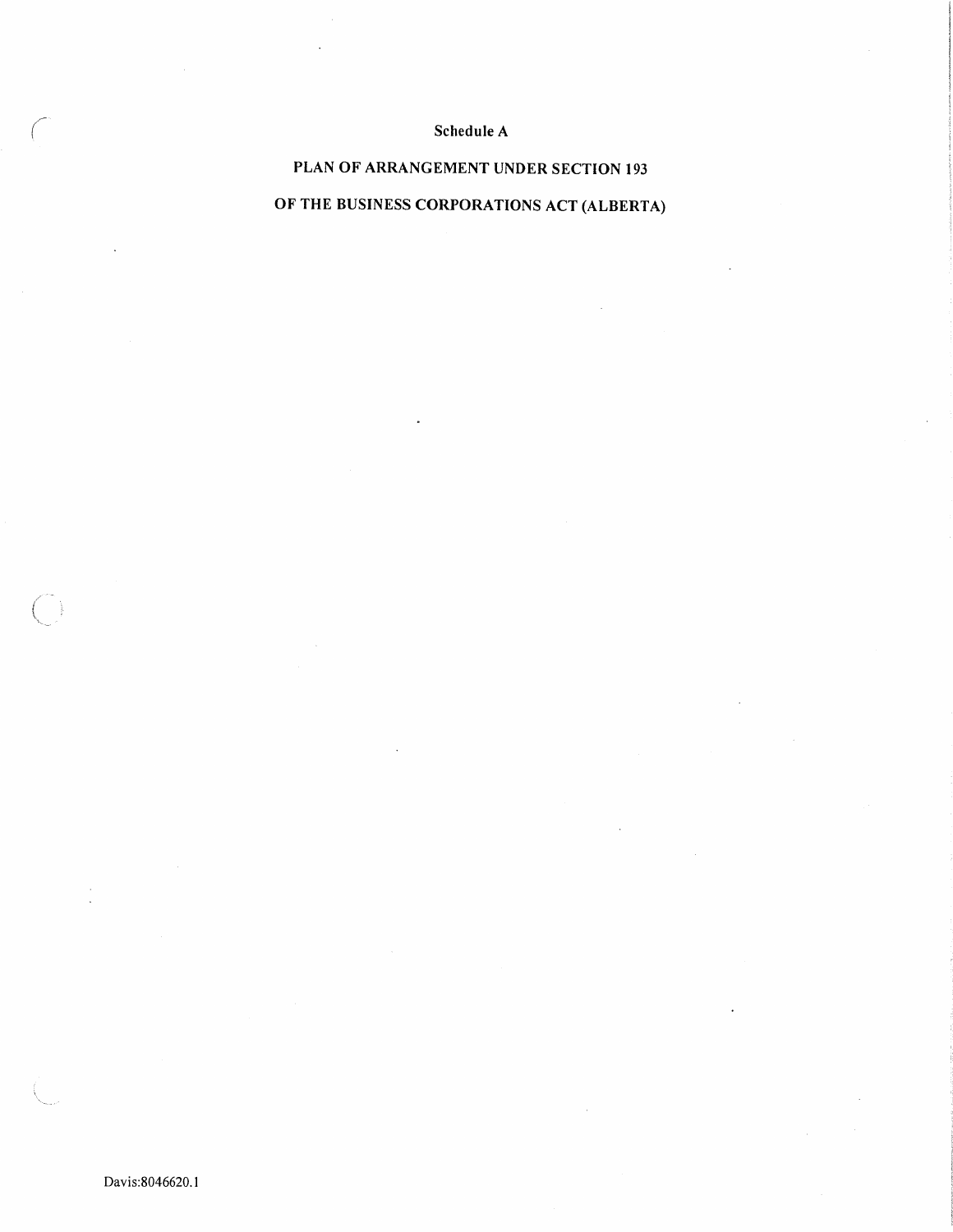COURT FILE NUMBER

**COURT** 

**JUDICIAL CENTRE** 

APPLICANTS

RESPONDENT

1001-17278

COURT OF QUEEN'S BENCH OF ALBERTA CALGARY

BIG ROCK BREWERY INCOME TRUST BIG ROCK BREWERY OPERATIONS CORP. BIG ROCK BREWERY INC.

<sup>T</sup>HE EXECUTIVE DIRECTOR, ALBERTA SECURITIES COMMISSION

IN THE MATTER OF SECTION 193 OF <sup>T</sup>HE BUSINESS CORPORATIONS ACT, R.S.A. 2000, C. B-9, AS AMENDED;

AND IN THE MATTER OF A PROPOSED ARRANGEMENT INVOLVING BIG ROCK <sup>B</sup>REWERY INCOME TRUST, BIG ROCK <sup>B</sup>REWERY OPERATIONS CORP., BIG ROCK BREWERY INC., BIG ROCK BREWERY INCOME TRUST UNITHOLDERS, BIG ROCK BREWERY INCOME TRUST OPTIONHOLDERS AND <sup>B</sup>IG ROCK BREWERY INCOME TRUST UNIT APPRECIATION RIGHTS HOLDERS

DOCUMENT

FINAL ORDER

ADDRESS FOR SERVICE AND CONTACT INFORMATION OF PARTY FILING THIS DOCUMENT

DAVIS LLP 1000, 250 - 2<sup>ND</sup> STREET SW CALGARY, AB T2P 0C1

TIMOTHY P. CHICK TEL.: (403) 698-8710 FAX: (403) 213-4463 E-MAIL: tchick@davis.ca

<sup>D</sup>ATE ON WHICH ORDER WAS PRONOUNCED: DECEMBER 22, <sup>2010</sup>

<sup>N</sup>AME OF JUDGE WHO MADE THIS ORDER: THE HONOURABLE JUSTICE J. STREKAF

<sup>U</sup>PON the application of Big Rock Brewery Income Trust (the "Trust"), Big Rock <sup>B</sup>rewery Operations Corp. ("BR Operations Corp."), and Big Rock Brewery Inc.

| Clerk's Stamp                           |  |
|-----------------------------------------|--|
| $[CLERK O_{C}](\ldots, \mathbb{Z}_{n})$ |  |
| <b>DEC 2.2 2810</b>                     |  |
| <b>CALCARY, ALBERTA</b>                 |  |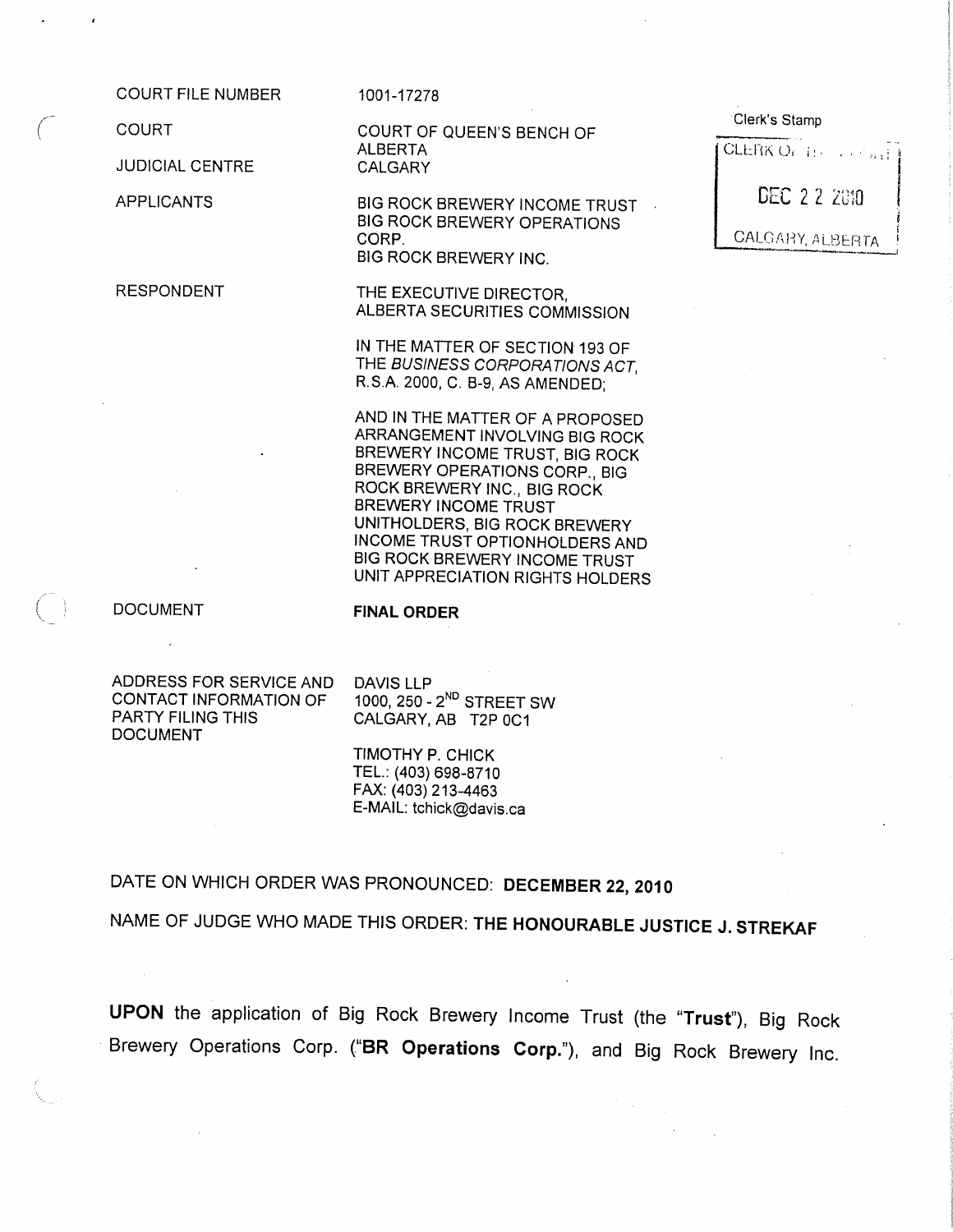("BRBI") for an interim order pursuant to Section 193 of the Business Corporations Act, <sup>R</sup>.S.A. 2000, c. B-9, as amended (the "ABCA");

<sup>A</sup>ND UPON reading the Originating Application, the affidavit of Bill McKenzie, <sup>P</sup>resident of BR Operations Corp., sworn November 23, 2010 and the affidavit of <sup>D</sup>wayne Dubois, Chief Financial Officer of BR Operations Corp., sworn December 22, <sup>2</sup>010, (the "Dubois Affidavit'); and the documents referred to therein;

<sup>A</sup>ND UPON HEARING counsel for the Applicants;

<sup>A</sup>ND UPON noting that the Executive Director of the Alberta Securities <sup>C</sup>ommission (the "Executive Director") has been notified of the proposed application <sup>a</sup>nd neither consents to nor opposes the application; AND UPON being advised that no <sup>N</sup>otices of Intention to Appear were filed with respect to this application;

<sup>A</sup>ND UPON it appearing that a special meeting (the "Meeting") of holders ("Unitholders") of trust units ("Trust Units") of the Trust, holders ("Optionholders") of options to purchase Trust Units ("Trust Options") of the Trust and holders ("UAR <sup>H</sup>olders") of unit appreciation rights ("UARs") of the Trust (the Unitholders, <sup>O</sup>ptionholders and UAR Holders referred to collectively as the "Securityholders") was <sup>c</sup>alled and conducted in accordance with the Interim Order of this Honourable Court dated November 24, 2010 (the "Interim Order"), at which Meeting the required quorum <sup>w</sup>as present and that 99.34% of the Unitholders present in person or by proxy and <sup>9</sup>9.4% of the Securityholders present in person or by proxy approved the Arrangement;

<sup>A</sup>ND UPON it appearing that it is impracticable to effect the transactions <sup>c</sup>ontemplated by the Arrangement under any other provision of the ABCA;

<sup>A</sup>ND UPON being satisfied, based on the evidence presented, that the terms <sup>a</sup>nd conditions of the Arrangement are fair and reasonable to the Securityholders and <sup>t</sup>hat the Arrangement ought to be approved;

 $-2-$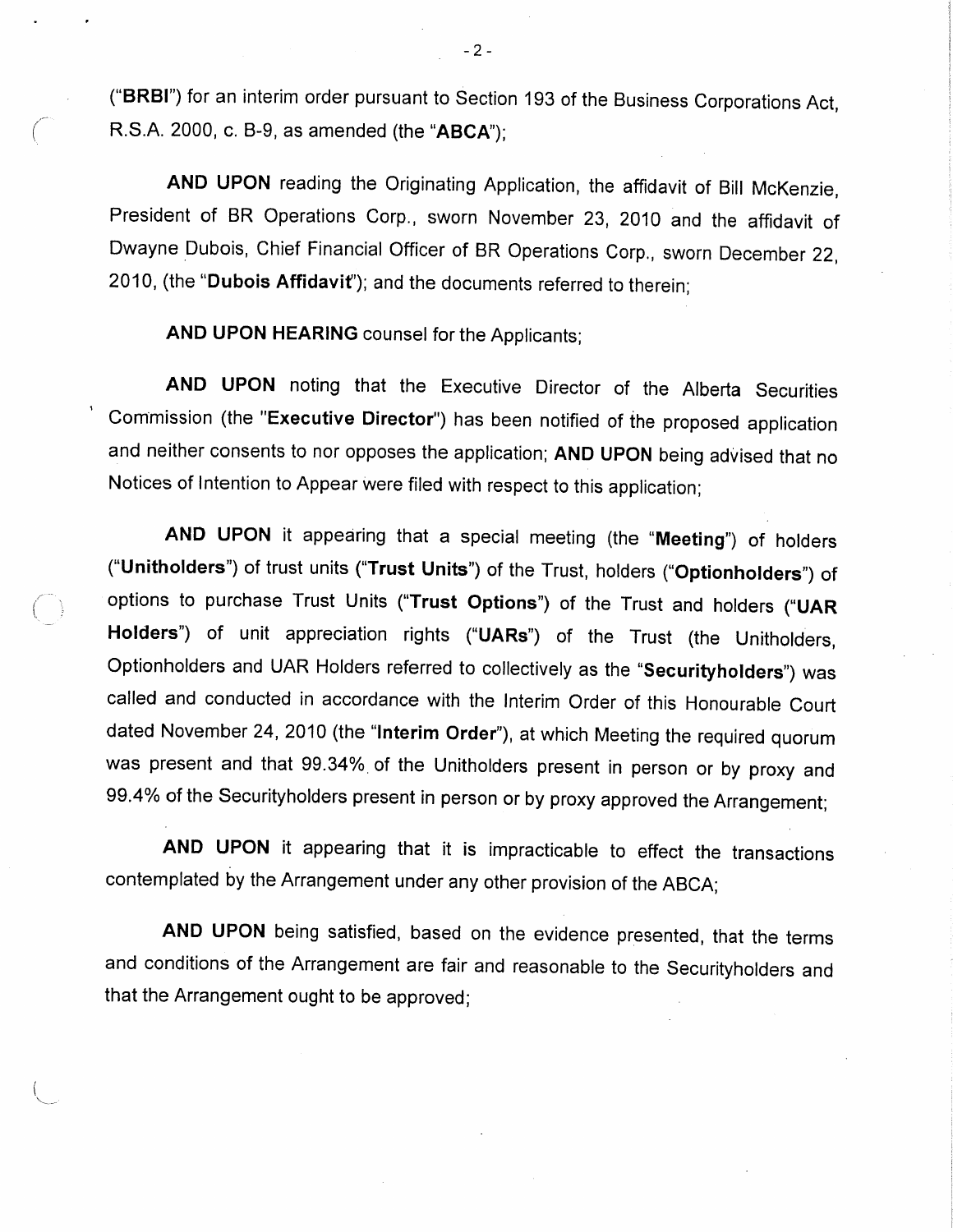### IT IS HEREBY ORDERED, DECLARED AND DIRECTED THAT:

- <sup>1</sup>. All capitalized terms used in this Final Order shall, unless otherwise defined <sup>h</sup>erein, have the same meaning as attributed thereto in the Arrangement <sup>A</sup>greement entered into by the parties.
- <sup>T</sup>he Court is satisfied that the terms and conditions of the Arrangement, and the  $2.$ <sup>p</sup>rocedures relating thereto, are fair, substantively and procedurally, to the <sup>S</sup>ecurityholders and all persons affected.
- <sup>3</sup>. The Arrangement proposed is hereby approved by this Court pursuant to the <sup>p</sup>rovisions of Section 193 of the ABCA and the Arrangement will, upon the filing <sup>o</sup>f the Articles of Arrangement, become effective in accordance with its terms and <sup>b</sup>e binding on the Trust, the Securityholders, Big Rock Operations Corp., BRBI, <sup>a</sup>nd all other persons affected.
- <sup>4</sup>. Articles of Arrangement in respect of the Arrangement shall be filed pursuant to <sup>t</sup>he provisions of Section 193 of the ABCA on such date as Big Rock Operations <sup>C</sup>orp. and BRBI determine, provided that if they are not filed on or before <sup>J</sup>anuary 31, 2010 this Order shall be of no effect, unless extended by this Honourable Court.
	- <sup>5</sup>. Service of notice of this application, the notice in respect of the Meeting and the Interim Order is hereby deemed good and sufficient.
	- 6. Service of this Final Order shall be made on all such persons who appeared on <sup>t</sup>his application, either by counsel or in person, and upon the Executive Director, but it is otherwise dispensed with.

STreka+

J.C.Q.B.A.

 $-3-$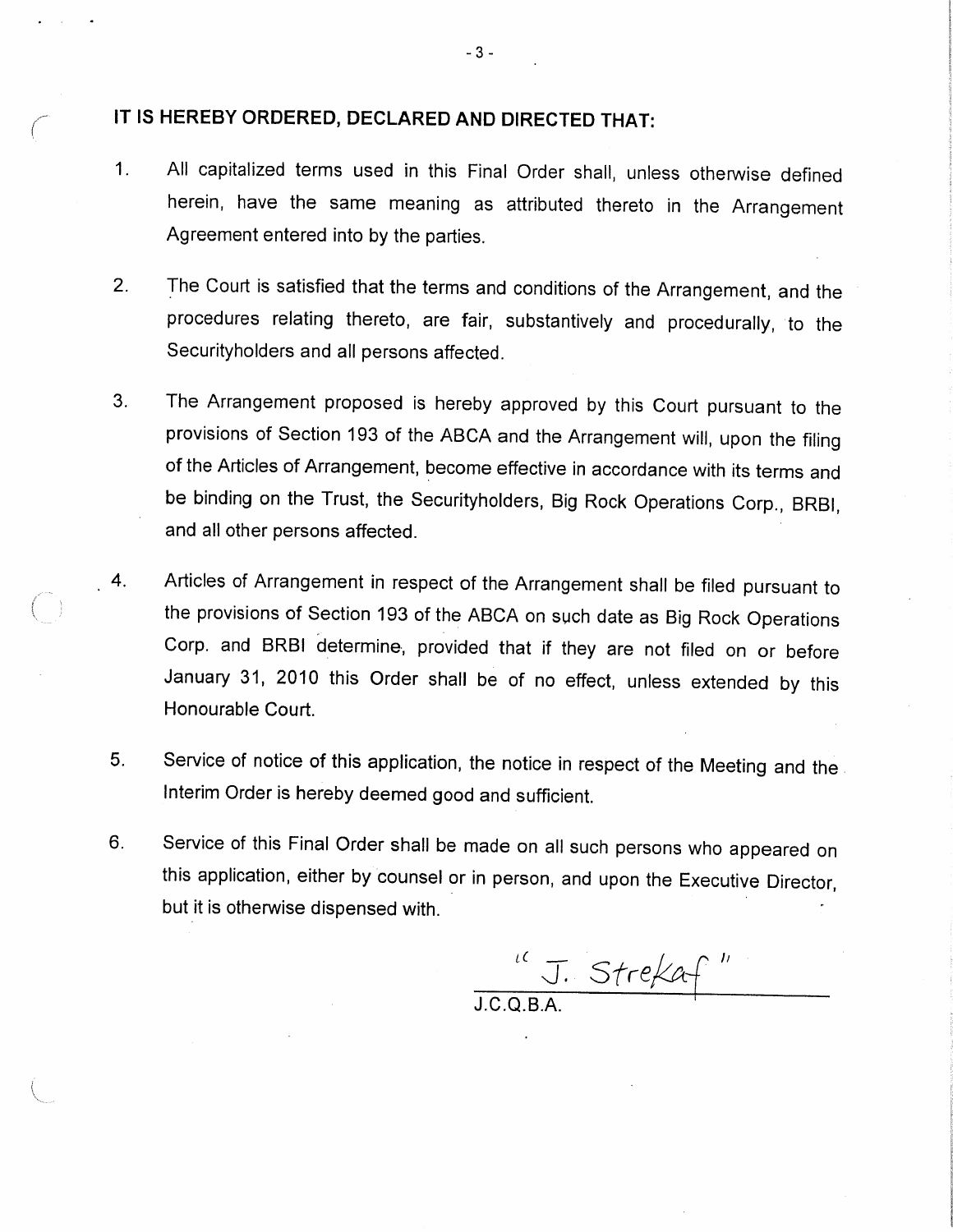### PLAN OF ARRANGEMENT MADE PURSUANT TO SECTION 193 OF THE BUSINESS <sup>C</sup>ORPORATIONS ACT (ALBERTA)

#### ARTICLE 1 INTERPRETATION

# <sup>1</sup>.1 In this Arrangement, the following words shall have the following meanings:

"ABCA" means Business Corporations Act (Alberta), R.S.A. 2000, c. B-9, as amended, including the regulations promulgated thereunder;

"Arrangement", "herein", "hereof', "hereto", "hereunder" and similar expressions mean and refer to the <sup>a</sup>rrangement pursuant to Section 193 of the ABCA set forth in this Plan of Arrangement as supplemented, modified <sup>o</sup>r amended, and not to any particular article, section or other portion hereof;

"Arrangement Agreement" means the arrangement agreement made as of November 23, 2010 among the Trust, <sup>B</sup>RBI and BR Operations Corp., with respect to the Arrangement and all amendments thereto;

"Articles of Arrangement" means the articles of arrangement in respect of the Arrangement required by the ABCA <sup>t</sup>o be filed with the Registrar after the Final Order has been made;

"BRBI" means Big Rock Brewery Inc., a corporation incorporated under the ABCA.;

"BRBI Common Shares" means the common shares in the capital of BRBI;

"BR Entities" means, collectively, the Trust, BR Operations Corp. and BRBI;

"BRBI SAR" means a stock appreciation right of BRBI issuable.pursuant to the BRBI SAR Plan;

"BRBI SAR Plan" means the stock appreciation rights plan of BRBI approved by.the board of directors of BRBI on November 23, 2010;

"BRBI Shareholders" means holders of BRBI Common Shares;

"BRBI Share Option Plan" means the share option plan of BRBI to be voted on at the Meeting, which is to be <sup>s</sup>ubstantially in the form set out in Appendix E;

"BRBI Share Option Plan Resolution" means the ordinary resolution to be voted on by Unitholders at the Meeting <sup>a</sup>pproving the BRBI Share Option Plan;

"BRBI Share Options" means a right to receive BRBI Common Shares pursuant to the terms of the BRBI Share Option Plan;

"BR Administration Agreement" means the Administrative Services Agreement dated December 21, 2007 among <sup>B</sup>R Operations Corp., the Trust and the Trustee;

"BR Limited Partnership" means the Big Rock Brewery Limited Partnership;

"BR Operations Corp." means Big Rock Brewery Operations Corp., a corporation incorporated under the laws of <sup>A</sup>lberta, being a wholly-owned subsidiary of the Trust, the administrator of the Trust and the general partner of the <sup>B</sup>R Limited Partnership;

"BR Securityholders" means, collectively, Unitholders, Optionholders and UAR Holders;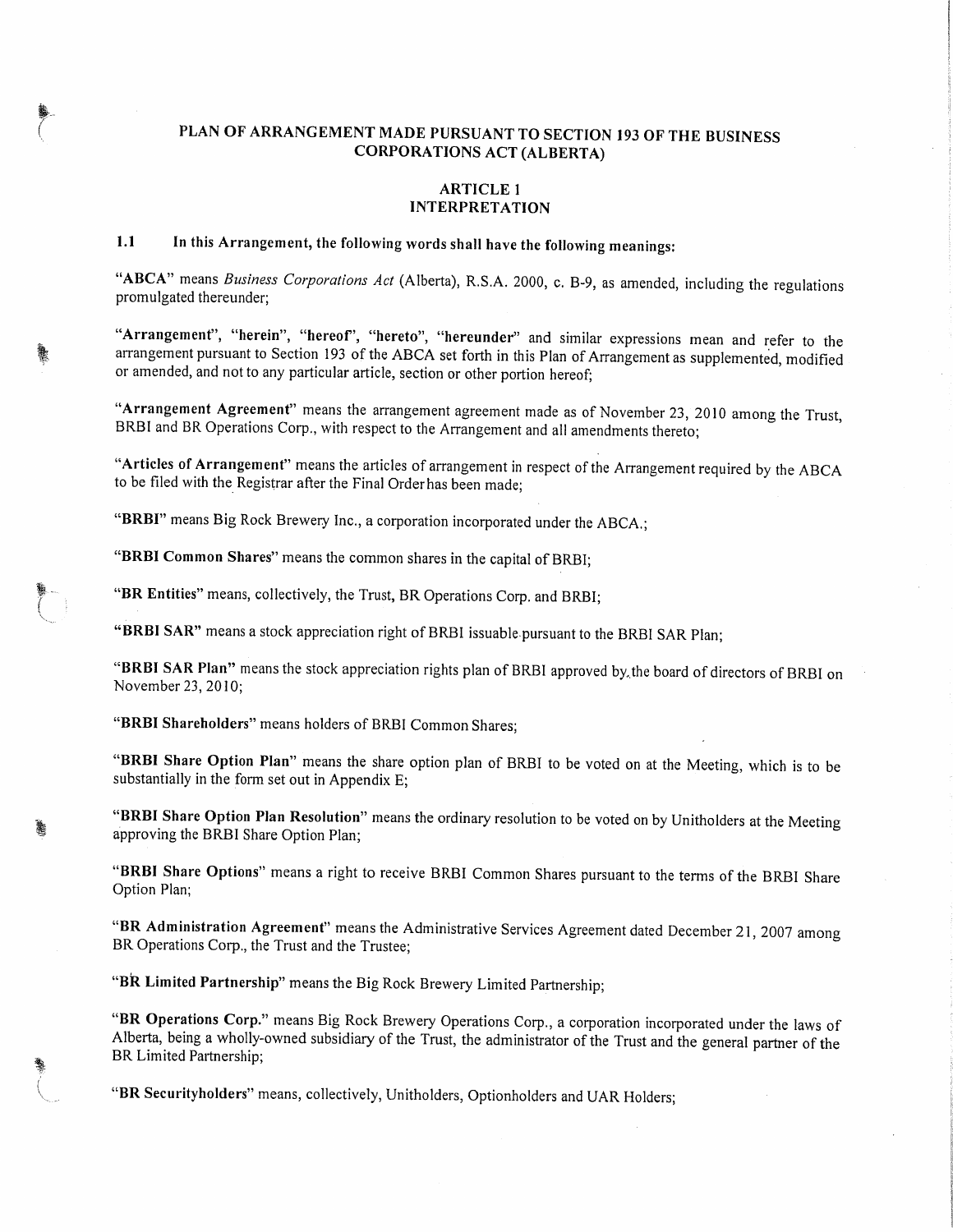"Business Day" means a day, other than a Saturday, Sunday or statutory holiday when banks are generally open for business in the City of Calgary, in the Province of Alberta, for the transaction of commercial banking;

"Certificate" means the certificate or proof of filing to be issued by the Registrar pursuant to subsection 193(1 1) of <sup>t</sup>he ABCA giving effect to the Arrangement;

"Court" means the Court of Queen's Bench of Alberta;

"Depositary" means Valiant Trust Company at its offices set out in the Letter of Transmittal;

"Dissent Obligations" means any obligations or amounts that may be required to be paid pursuant to Article <sup>4</sup> hereof to Dissenting Unitholders;

"Dissenting Unitholders" means the registered holders of Trust Units who validly exercise the rights of dissent with <sup>r</sup>espect to the Arrangement provided to them under the Interim Order and whose dissent rights remain valid immediately before the Effective Time;

"Effective Date" means the date the Arrangement becomes effective under the ABCA, which is anticipated to be January 1, 2011;

"Effective Time" means 12:01 a.m. on the Effective Date;

"Encumbrance" means any encumbrance, lien, charge, security interest, option, privilege or other restriction or right <sup>o</sup>f any kind or nature, and any right or privilege capable of becoming any of theforegoing;

"Final Order" means the final order of the Court approving the Arrangement to be applied for following the Meeting and to be granted pursuant to the provisions of subsection 193(9) of the ABCA, as such order may be <sup>a</sup>ffirmed, amended or modified by any court of competent jurisdiction;

"Interim Order" means the interim order of the Court under Section 193(4) of the ABCA containing declarations <sup>a</sup>nd directions with respect to this Arrangement and the Meeting, as such order may be affirmed, amended or <sup>m</sup>odified by any court of competent jurisdiction;

"Letter of Transmittal" means the letter of transmittal to be forwarded by the Trust to the Unitholders pursuant to <sup>w</sup>hich a Unitholder is required to deliver certificates representing Trust Units to receive, on completion of the <sup>A</sup>rrangement, certificates representing BRBI Common Shares;

"Meeting" means the special meeting of BR Securityholders to be held to consider the Arrangement, and any <sup>a</sup>djournments thereof;

"Optionholders" means a holder of Trust Options;

"Plan of Arrangement" means this Plan of Arrangement as amended or supplemented from time to time in accordance with the terms hereof;

"Registered Unitholders" means the Person whose name appears on the register of the Trust as the owner of Trust Units:

"Registrar" means the Registrar of Corporations or a Deputy Registrar of Corporations appointed pursuant to <sup>s</sup>ection 263 of the ABCA;

"Shareholder Agreement" means the shareholder agreement dated December 21, 2007 among the Trust, the <sup>T</sup>rustee and BR Operations Corp.;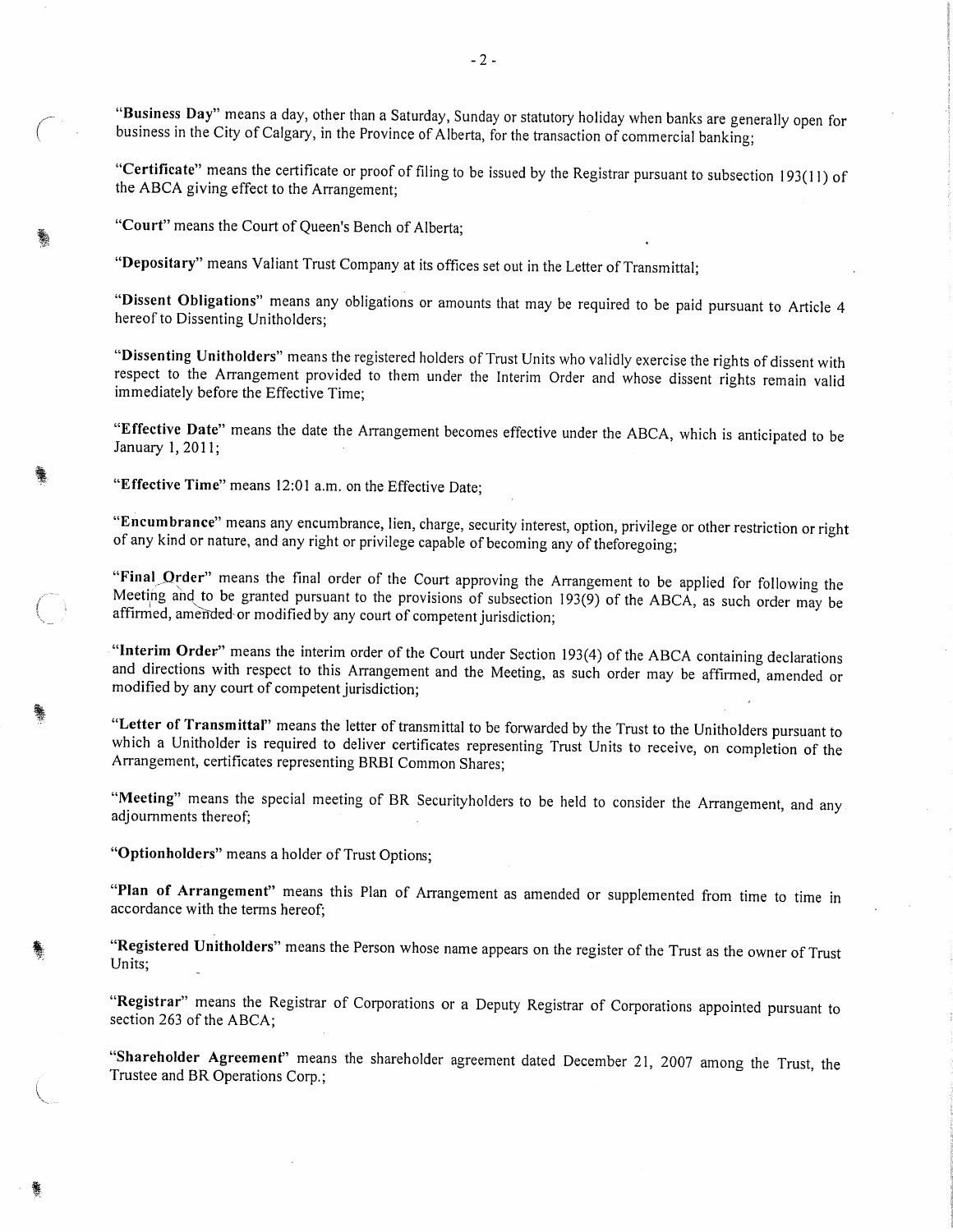"Tax Act" means the *Income Tax Act*, R.S.C. 1985, c.1, (5th Supp.), and the Income Tax Regulations applicable <sup>w</sup>ith respect thereto, as amended from time to time;

"Trust" means Big Rock Brewery Income Trust;

"Trustee" means the duly appointed trustee of the Trust;

"Trust Indenture" means the amended and restated Trust Indenture of the Trust among Valiant Trust Company and BR Operations Corp. dated initially November 18, 2002 and amended and restated on May 10, 2005, May 1, 2006 <sup>a</sup>nd May 20, 2010, as amended;

"Trust Options" means the options to purchase Trust Units, pursuant to the Trust Unit Option Plan;

"Trust Unit Option Plan" means the current incentive option plan of the Trust;

"Trust Units" means the trust units of the Trust;

"UAR" means unit appreciation right of the Trust;

- "UAR Holders" means a holder of the issued and outstanding UARs;
- "UAR Plan" means the current UAR plan of the Trust; and

"Unitholders" means the holders of Trust Units from time to time.

- <sup>1</sup>.2 The division of this Plan of Arrangement into articles and sections and the insertion of headings are for <sup>c</sup>onvenience of reference only and shall not affect the construction or interpretation of this Arrangement
- 1.3 Unless the context otherwise requires, words importing the singular number shal include the plural and vice <sup>v</sup>ersa; words importing any gender shall include all genders; and words importing persons shall include individuals, partnerships, associations, corporations, trusts, unincorporated organizations, governments, <sup>r</sup>egulatory authorities, and other entities.
- 1.4 In the event that the date on which any action is required to be taken hereunder by any of the parties is not a <sup>B</sup>usiness Day in the place where the action is required to be taken, such action shall be required to be taken <sup>o</sup>n the next succeeding day which is a Business Day in such place
- <sup>1</sup>.5 References in this Plan of Arrangement to any statute or sections thereof shall include such statute as <sup>a</sup>mended or substituted and any regulations or rules promulgated thereunder from time to timein effect.
- <sup>1</sup>.6 Unless otherwise stated all references in this Plan of Arrangement to sums of money are expressed in lawful <sup>m</sup>oney of Canada.

#### ARTICLE 2 THE ARRANGEMENT AGREEMENT

- 2.1 The following is only intended to be a general statement of the purpose of the Arrangement and is qualified <sup>i</sup>n its entirety by the specific provisions of the Arrangement:
	- (a) the purpose of the Arrangement is to effect the reorganization and restructuring of the Trust in <sup>a</sup> <sup>m</sup>anner that provides consistent equitable treatment among Unitholders, Option Holders and UAR <sup>H</sup>olders and maintains the business and goodwill of BR Operations Corp. and the Trust as <sup>a</sup> <sup>p</sup>ublicly listed going concern through the continuing entity BRBI. The reorganization will: (i) <sup>r</sup>esult in Unitholders (other than Dissenting Unitholders) becoming holders of BRBI Common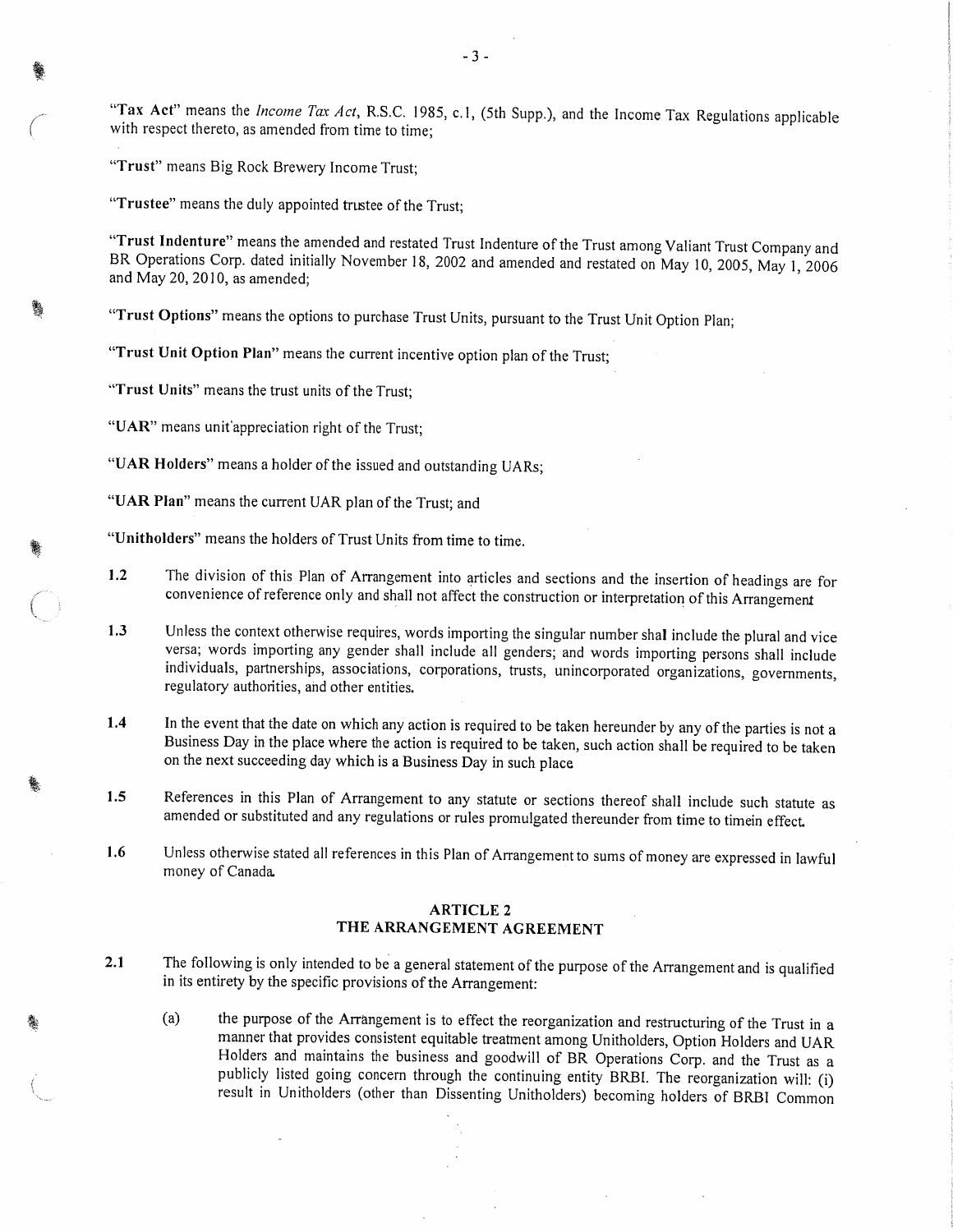<sup>S</sup>hares; (ii) provide for the Trust Options issued under the Trust Unit Option Plan to be exchanged for an equivalent number of BRBI Share Options under the BRBI Share Option Plan; and (iii) <sup>p</sup>rovide for BRBI to assume all obligations of the UAR Plan such that each outstanding UAR will <sup>b</sup>ecome a BRBI SAR under the BRBI SAR Plan,

2.2 The Plan of Arrangement is made pursuant to the Arrangement Agreement.

赣

- 2.3 The Arrangement shall be binding upon the Trust, BR Operations Corp., BRBI and the BR Securityholders.
- <sup>2</sup>.4 The Articles of Arrangement and Certificate shall be filed and issued, respectively, with respect to this <sup>A</sup>rrangement in its entirety. The Certificate shall be conclusive evidence that the Arrangement has become <sup>e</sup>ffective and that each of the provisions of Article 3 has become effective in the sequence set out therein. If <sup>n</sup>o Certificate is required to be issued by the Registrar pursuant to subsection 193(11) of the ABCA, the <sup>A</sup>rrangement shall become effective on the date the Articles of Arrangement are filed with the Registrar pursuant to subsection 193(10) of the ABCA.

#### ARTICLE 3 ARRANGEMENT

- 3.1 Commencing at the Effective Time, each of the events set out below shall occur and shall be deemed to occur at the following times and in the following order without any further act or formality:
	- (a) the Trust Indenture governing the Trust and the agreement governing the BR Limited Partnership <sup>w</sup>ill be amended as required to permit the Plan of Arrangement to occur;
	- (b) the Shareholder Agreement will be terminated;
	- (c) the Trust Units held by Dissenting Unitholders shall be deemed to have been transferred to the <sup>T</sup>rust (free of any claims) and cancelled and such Dissenting Unitholders shall cease to have any <sup>r</sup>ights as Trust Unitholders other than the right to be paid the fair value of their Trust Units in <sup>a</sup>ccordance with Article 4;
	- (d) each one (1) outstanding Trust Unit (other than Trust Units held by Dissenting Unitholders) shall, <sup>w</sup>ithout any further action on behalf of such Unitholders, be transferred to BRBI in consideration <sup>o</sup>f BRBI issuing one (1) BRBI Common Share to Unitholders for each such Trust Unit;
	- (e) the initial BRBI Common Share issued to the Trust on incorporation shall be purchased for <sup>c</sup>ancellation by BRBI for consideration of \$1.00, and shall be cancelled;
	- (f) each outstanding Trust Option will be exchanged for an option to acquire one (1) BRBI Common <sup>S</sup>hare on the same terms, conditions, exercise price and expiry date, as the outstanding Trust <sup>O</sup>ptions, and the Trust Options will be cancelled;
	- (g) the terms of the UAR Plan will be amended as required such that BRBI will assume all obligations <sup>o</sup>f the Trust thereunder, each outstanding UAR will become a BRBI SAR, the value of which will <sup>b</sup>e computed by reference to a BRBI Common Share, and the exercise price and expiry date of the <sup>B</sup>RBI SAR will be the same as the corresponding UAR; and
	- (h) the Trust will distribute all of its assets to BRBI in satisfaction of BRBI's beneficial interest in the <sup>T</sup>rust and the assumption by BRBI of the liabilities of the Trust, the Trust Units will be cancelled, <sup>t</sup>he BR Administration Agreement will be terminated, and the Trust will be terminated and will cease to exist.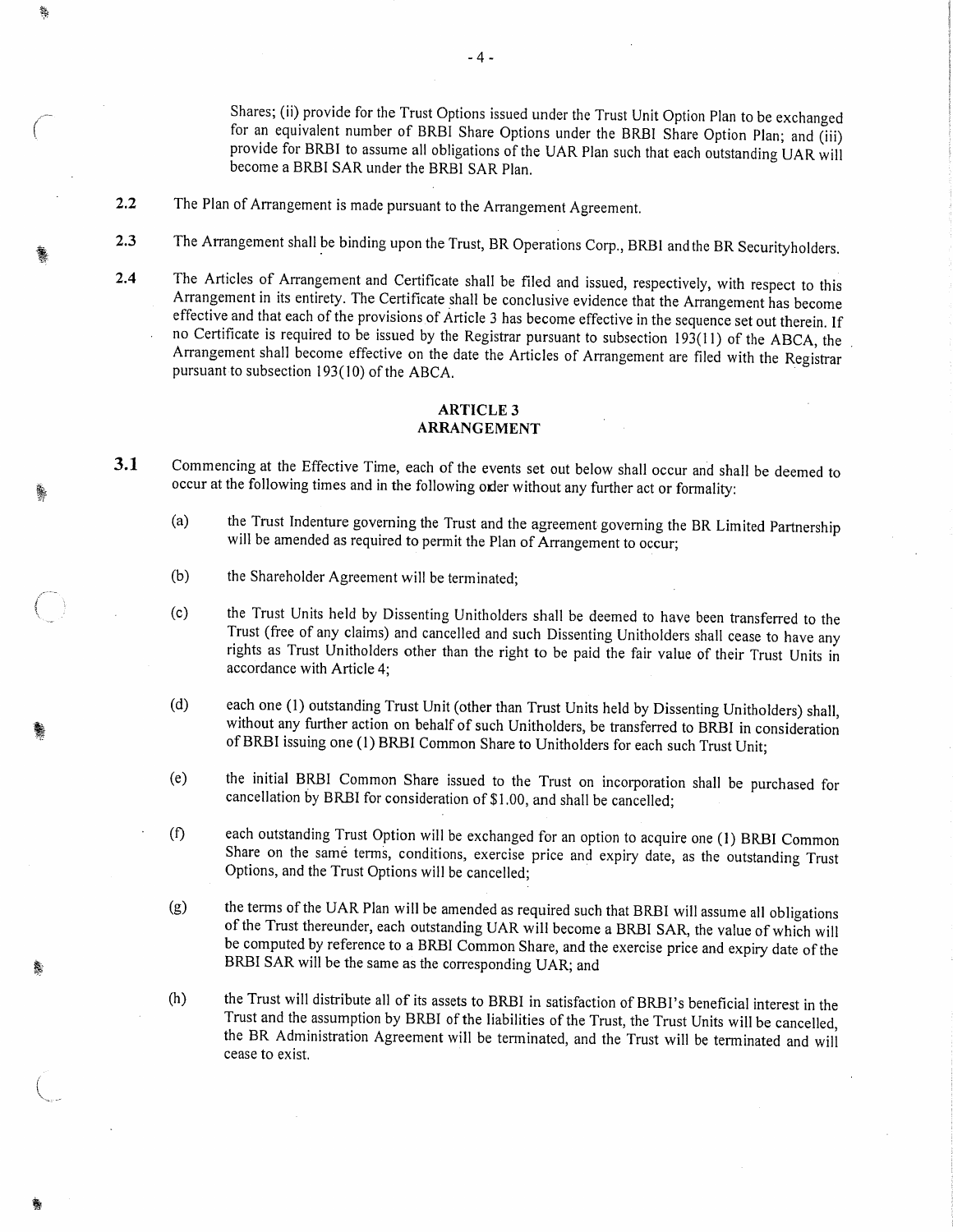<sup>3</sup>.2 The Trust, BR Operations Corp. and BRBI shall make the appropriate entries in their securities registers to <sup>r</sup>eflect to the matters referred to in Section 3.1

#### ARTICLE 4 DISSENTING UNITHOLDERS

 $-5 -$ 

<sup>4</sup>.1 Each registered holder of Trust Units shall have the right to dissent with respect to the Arrangement in <sup>a</sup>ccordance with the Interim Order. A Dissenting Unitholder shall, at the Effective Time, cease to have any <sup>r</sup>ights as a holder of Trust Units and shall only be entitled to be paid the fair value of the holder's Trust <sup>U</sup>nits by BRBI. A Dissenting Unitholder who is paid the fair value of the holder's Trust Units shall be <sup>d</sup>eemed to have transferred the holder's Trust Units to the Trust at the Effective Time, notwithstanding the <sup>p</sup>rovisions of Section 191 of the ABCA. A Dissenting Unitholder who for any reason is not entitled to be <sup>p</sup>aid the fair value of the holder's Trust Units shall be treated as if the holder had participated in the <sup>A</sup>rrangement on the same basis as a non-dissenting holder of Trust Units notwithstanding the provisions of <sup>S</sup>ection 191 of the ABCA. The fair value of the Trust Units shall be determined as of the close of business <sup>o</sup>n the last Business Day before the day on which the Arrangement is approved by the holders of Trust Units <sup>a</sup>t the Meeting; but in no event shall BRBI be required to recognize such Dissenting Shareholder as <sup>a</sup> <sup>s</sup>ecurityholder of BRBI after the Effective Time and the name of such holder shall be removed from the <sup>a</sup>pplicable register as at the Effective Time. For greater certainty, in addition to any other restrictions in <sup>S</sup>ection 191 of the ABCA, no person who has voted in favour of the Arrangement shall be entitled to dissent <sup>w</sup>ith respect to the Arrangement.

#### ARTICLE 5 OUTSTANDING CERTIFICATES

- <sup>5</sup>.1 From and after the Effective Time, certificates formerly representing Trust Units shall represent only the <sup>r</sup>ight to receive the certificates representing BRBI Common Shares which the former holder of such Trust <sup>U</sup>nits is, subject to Section 5.5, entitled to receive pursuant to Article 3 of this Arrangement, subject to <sup>c</sup>ompliance with the requirements set forth in this Article 5 or, as to those Trust Units held by Dissenting <sup>U</sup>nitholders, other than those Dissenting Unitholders deemed to have participated in the Arrangement <sup>p</sup>ursuant to Section 3.1, to receive the fair value of the Trust Units represented by such certificates.
- <sup>5</sup>.2 All dividends or distributions, if any, made with respect to any BRBI Common Shares allotted and issued <sup>p</sup>ursuant to this Arrangement but for which a certificate has not been issued shall be paid or delivered to the <sup>D</sup>epositary to be held by the Depositary in trust for the registered holder thereof. All monies received by the <sup>D</sup>epositary shall be invested by it in interest-bearing trust accounts upon such terms as the Depositary may <sup>r</sup>easonably deem appropriate. Subject to Section 5.5, the Depositary shall pay and deliver to any such <sup>r</sup>egistered holder such dividends and any interest thereon to which such holder is entitled, net of applicable <sup>w</sup>ithholding and other taxes, upon delivery of the certificate representing the BRBI Common Shares issued <sup>t</sup>o such holder in accordance with Section 5.3.
- <sup>5</sup>.3 The Trust shall forward to each Unitholder at the address of such holder as it appears on the register of <sup>T</sup>rust Units on the Effective Date, a Letter of Transmittal and instructions for obtaining delivery of the BRBI Common Shares to such holder pursuant to this Arrangement. A Unitholder may take delivery of such <sup>B</sup>RBI Common Shares by delivering the certificates representing such holder's Trust Units to the <sup>D</sup>epositary at any of the offices indicated in the Letter of Transmittal, accompanied by a duly completed <sup>L</sup>etter of Transmittal and such other documents as the Depositary may reasonably require. The certificates <sup>r</sup>epresenting the BRBI Common Shares issued to such holder shall be registered in such names and, <sup>d</sup>elivered to such addresses as such holder may direct in such Letter of Transmittal, or if requested by the <sup>f</sup>ormer Unitholder in the Letter of Transmittal, made available at the Depositary for pick-up by the former <sup>U</sup>nitholder, as soon as practicable after receipt by the Depositary of the required documents.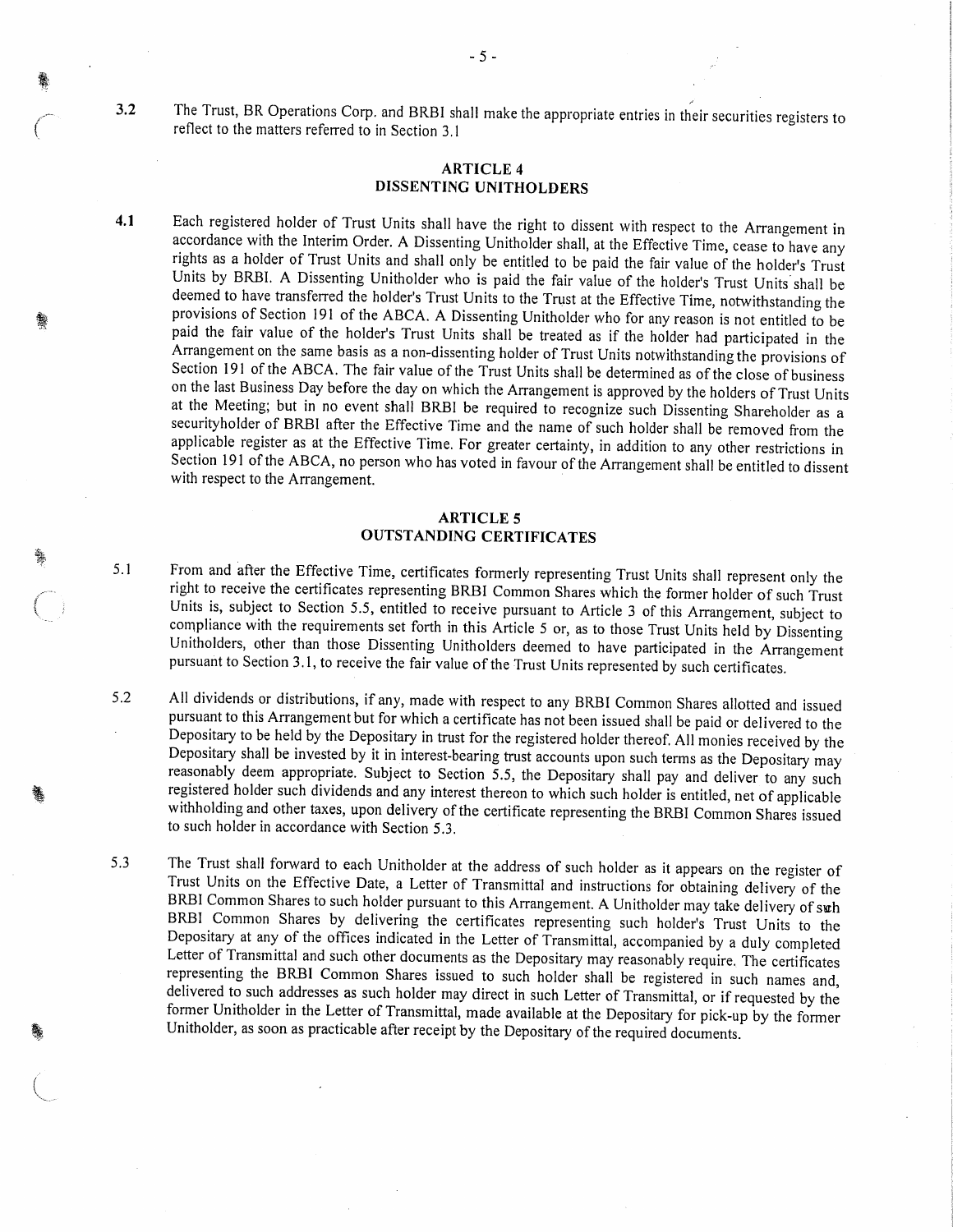- <sup>5</sup>.4 Unitholders shall not be entitled to any interest, distribution, premium or other payment on or with respect <sup>t</sup>o the former Trust Units other than the certificates representing the BRBI Common Shares which they are <sup>e</sup>ntitled to receive pursuant to this Arrangement.
- <sup>5</sup>.5 Any certificate formerly representing Trust Units that is not deposited with all other documents as provided <sup>i</sup>n Section 5.3 on the day before the third anniversary of the Effective Date shall cease to represent a right or <sup>c</sup>laim of any kind or nature and the right of the holder of such Trust Units to receive certificates <sup>r</sup>epresenting BRBI Common Shares and/or any cash payments, as the case may be, shall be deemed to be <sup>s</sup>urrendered to BRBI together with all dividends thereon held for such holder.
- <sup>5</sup>.6 If any certificate which immediately prior to the Effective Time represented an interest in outstanding Trust <sup>U</sup>nits that were transferred pursuant to paragraph 3.1(c) hereof has been lost, stolen or destroyed, upon the <sup>m</sup>aking of an affidavit of that fact by the person claiming such certificate to have been lost, stolen or <sup>d</sup>estroyed, the registered holder thereof in the register of Trust Units shall, as a condition precedent to the <sup>r</sup>eceipt of any BRBI Common Shares to be issued to such person, provide to BRBI and the Depositary, <sup>a</sup> <sup>b</sup>ond, in form and substance satisfactory to BRBI and the Depositary, or otherwise indemnify BRBI and the <sup>D</sup>epositary, to their satisfaction, in their sole and absolute discretion, against any claim that may be made <sup>a</sup>gainst any of them with respect to the certificate alleged to have been bst, stolen or destroyed.

#### ARTICLE 6 AMENDMENTS

- <sup>6</sup>.1 The Trust, BRBI and BR Operations Corp. reserve the right to amend, modify and/or supplement this Plan <sup>o</sup>f Arrangement from time to time at any time prior to the Effective Time provided that any such <sup>a</sup>mendment, modification or supplement must be contained in a written document that is: (a) filed with the <sup>C</sup>ourt and, if made following the Meeting, approved by the Court; and (b) communicated to Unitholders in <sup>t</sup>he manner required by the Court (if so required).
- <sup>6</sup>.2 Any amendment, modification or supplement to this Plan of Arrangement may be proposed by the Trust, <sup>B</sup>RBI and BR Operations Corp. at any time prior to or at the Meeting with or without any other prior notice <sup>o</sup>r communication, and if so proposed and accepted by the persons voting at the Meeting (other than as may <sup>b</sup>e required under the Interim Order), shall become part of this Plan of Arrangement for all purposes.
- <sup>6</sup>.3 The Trust, BRBI and BR Operations Corp. may amend, modify and/or supplement this Plan of <sup>A</sup>rrangement at any time and from time to time after the Meeting and prior to the Effective Time with the <sup>a</sup>pproval of the other parties and with the approval of the Court.
- <sup>6</sup>.4 Any amendment, modification or supplement to this Plan of Arrangement may be made prior to or it concerns a matter which, in the reasonable opinion of the Trust, BRBI or BR Operations Corp. is of an <sup>a</sup>dministrative nature required to better give effect to the implementation of the Plan of Arrangement and is <sup>n</sup>ot adverse to the financial or economic interests of any former holder of Units.

#### ARTICLE 7 FURTHER ASSURANCES

<sup>7</sup>.1 Notwithstanding that the transactions and events set out herein shall occur and be deemed to occur in the <sup>o</sup>rder set out in the Plan of Arrangement without any further act or formality, each of the parties to the <sup>A</sup>rrangement Agreement shall make, do and execute, or cause to be made, done and executed, all such <sup>f</sup>urther acts, deeds, agreements, transfers, assurances, instruments or documents as may reasonably be <sup>r</sup>equired by any of them in order to further to document or evidence any of the transactions or events set out <sup>h</sup>erein. The Trust, BRBI and BR Operations Corp. may agree not to implement this Plan of Arrangement, <sup>n</sup>otwithstanding the passing of the Arrangement Resolution and the receipt of the Final Order.

畲

鸗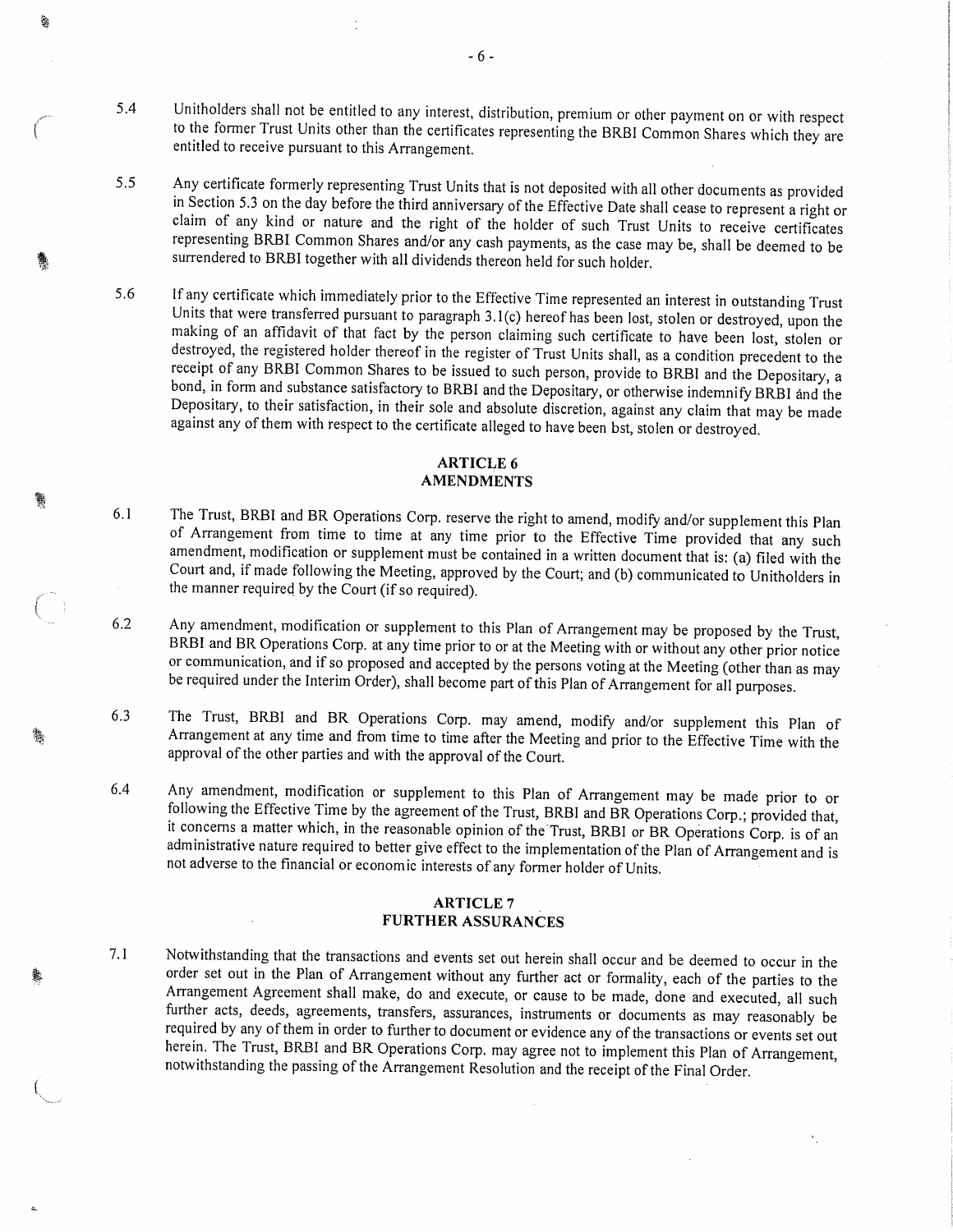# Articles Of Incorporation

Business Corporations Act Section 6

1. Name of Corporation

## BIG ROCK BREWERY INC.

2. The classes of shares, and any maximum number of shares that the corporation is authorized to issue:

### SEE SCHEDULE "A" ATTACHED

3. Restrictions on share transfers (if any):

#### NONE

4. Number, or minimum and maximum number, of directors that the corporation may have:

#### Minimum 3; Maximum 15

5. If the corporation is restricted FROM carrying on a certain business, or restricted TO carrying on a certain business, specify the restriction(s):

#### NONE

6. Other rules or provisions (if any):

#### SEE SCHEDULE "B" ATTACHED

7. Date authorized by Incorporators: 2010 / 11 /

Year/ Month / Day

| Incorporators                             |                                  |           |
|-------------------------------------------|----------------------------------|-----------|
| Name of Person Authorizing (please print) | Address: (including postal code) | Signature |
|                                           |                                  |           |
|                                           |                                  |           |
| v.                                        |                                  |           |

This information is being collected for the purposes of corporate registry records in accordance with the Business Corporations Act. Questions about the collection of this information can be directed to the Freedom of Information and Protection of Privacy Coordinator, Box 3140, Edmonton, Alberta T5J 4L4, (780) 427-7013. REG 3047 (Rev. 2003/05)

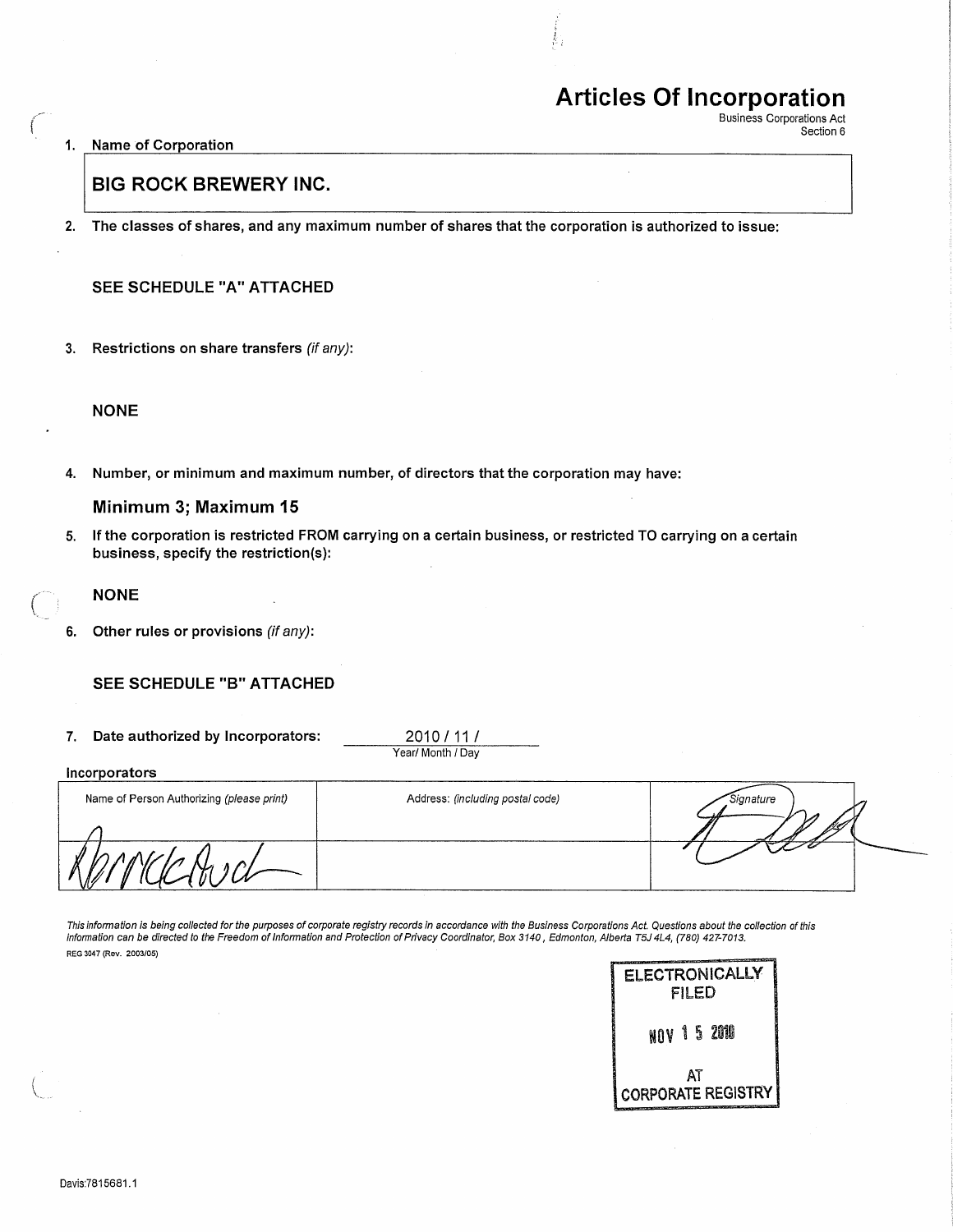## Attached to and forming part of the Articles of Incorporation

THE CLASSES OF SHARES AND ANY MAXIMUM NUMBER OF SHARES THAT THE CORPORATION IS AUTHORIZED TO ISSUE ARE:

- 1. An unlimited number of Common shares, the holders of which are entitled:
	- (a) to receive notice of and to attend and vote at all meetings of shareholders, except meetings at which only holders of a specified class of shares are entitled to vote;
	- (b) to receive any dividend declared by the Corporation on this class of shares; provided that the Corporation shall be entitled to declare dividends on the Preferred shares, or on any of such classes of shares without being obliged to declare any dividends on the Common shares of the Corporation;
	- (c) subject to the rights, privileges, restrictions and conditions attaching to any other class of shares of the Corporation, to receive the remaining property of the Corporation upon dissolution in equal rank with the holders of all other Common shares of the Corporation; and
	- (d) to the rights, privileges and restrictions normally attached to common shares;
- 2. An unlimited number of Preferred shares, which as a class, have attached thereto the following rights, privileges, restrictions and conditions:
	- (a) the Preferred shares may from time to time be issued in one or more series, and the Directors may fix from time to time before such issue the number of Preferred shares which is to comprise each series and the designation, rights, privileges, restrictions and conditions attaching to each series of Preferred shares including, without limiting the generality of the foregoing, any voting rights, the rate or amount of dividends or the method of calculating dividends, the dates of payment thereof, the terms and conditions of redemption, purchase and conversion if any, and any sinking fund or other provisions;
	- (b) the Preferred shares of each series shall, with respect to the payment of dividends and the distribution of assets or return of capital in the event of liquidation, dissolution or winding-up of the Corporation, whether voluntary or involuntary, or any other return of capital or distribution of the assets of the Corporation amongst its shareholders for the purpose of winding up its affairs, be entitled to preference over the voting and non-voting Common shares and over any other shares of the Corporation ranking by their terms junior to the Preferred shares of that series. The Preferred shares of any series may also be given such other preferences, not inconsistent with these Articles, over the Common shares and any other such Preferred shares as may be fixed in accordance with clause (2)(a); and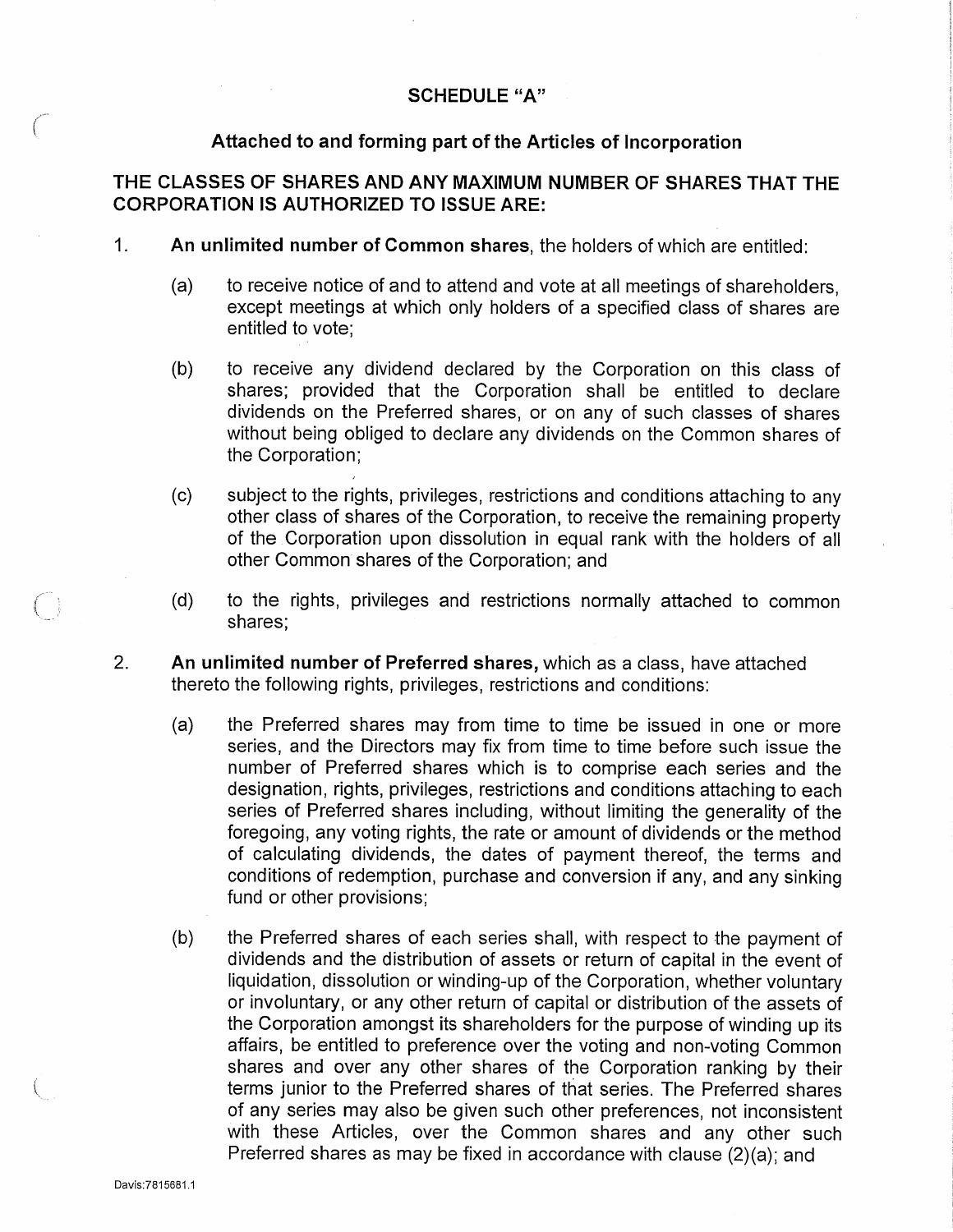(c) if any cumulative dividends or amounts payable on the return of capital in respect of a series of Preferred shares are not paid in full, all series of Preferred shares shall participate rateably in respect of accumulated dividends and return of capital.